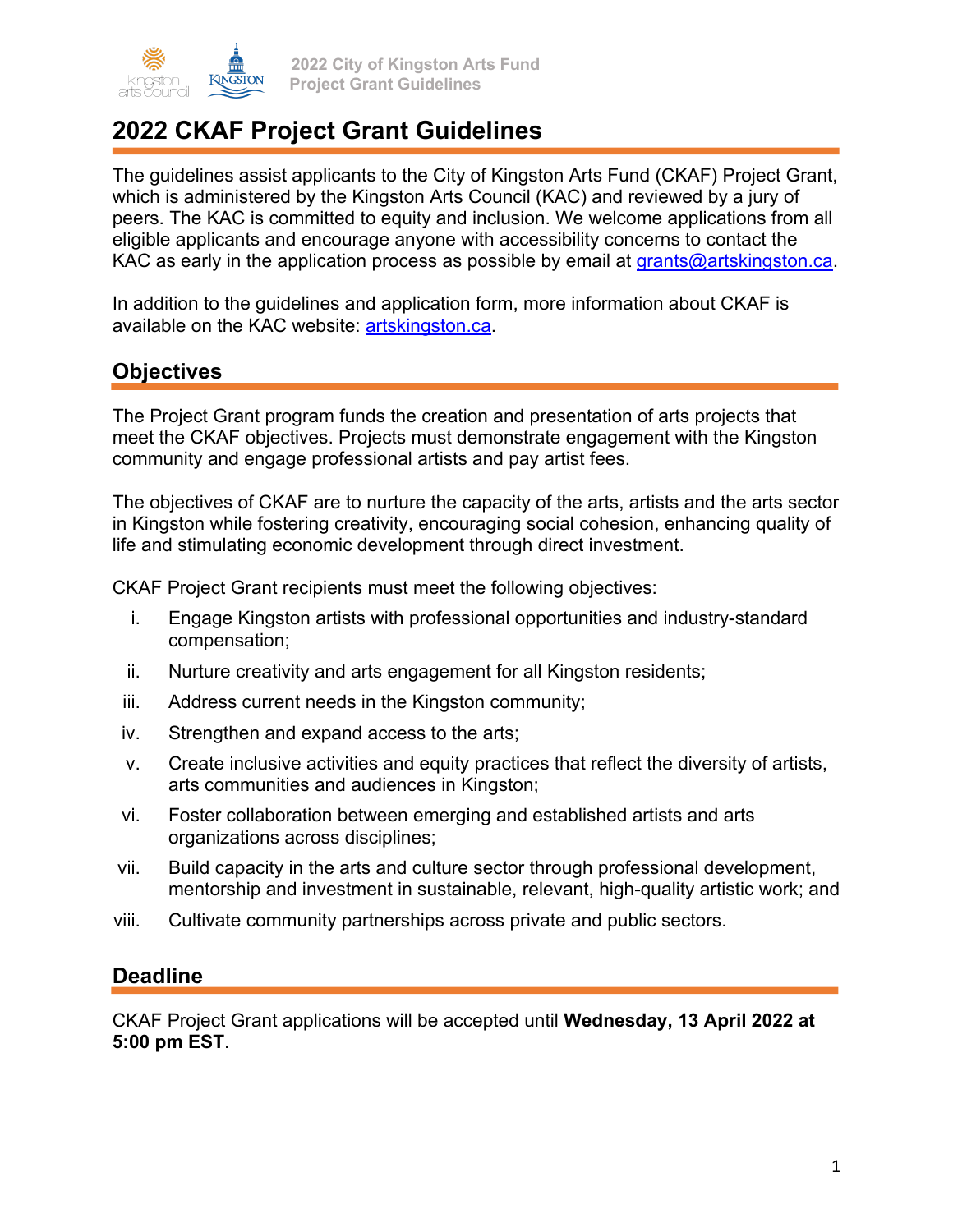

#### **2022 City of Kingston Arts Fund Project Grant Guidelines**

### **Deadline Extensions**

Deadline extensions are only granted for extenuating circumstances and cannot exceed ten business days. An extension request must be made to the KAC no less than five business days in advance of the deadline date. The KAC may require documentation in some circumstances. Extensions will be granted at the discretion of the KAC Executive Director.

### **Eligible Applicants**

Applicants must meet all eligibility criteria and be located in the City of Kingston. There are three types of eligible applicants:

- **Individual professional artist**, who has developed skills through training and/or practice; is recognized as such by artists working in the same artistic traditions; has a history of public presentation or publications; seeks payment for their work; and actively practices their art.
- **Collective**, a group of three or more artists and/or community members who have come together for the purposes of artistic creation and presentation in a collective artistic endeavour. Collectives are not legally incorporated.
- **Incorporated non-profit organization**, which may be incorporated as a nonprofit organization, a registered charity, or a distinct and discrete organization within an incorporated non-profit parent organization.

Each CKAF application must have one lead applicant which meets the eligibility requirements. This lead applicant is responsible for managing the project, the funds and the application and reporting.

An individual, collective, or organization may apply for only one Project Grant each year. Applicants must be in good standing with the municipality both generally and with regard to past CKAF, City of Kingston Heritage Fund (CKHF) and/or Community Investment Fund projects. A recipient of a 2021 CKAF Resiliency or Adapt Grant is eligible to apply to 2022 Project Grants.

All proposed projects **must** have a presentation or community engagement element. Projects with the sole purpose of creating new artistic work are not eligible for CKAF Project grants.

## **Application Process and Eligibility Criteria**

Individuals and collectives may choose to apply directly to CKAF or with a sponsor. Non-profit organizations must apply directly to CKAF. They cannot submit a sponsored application.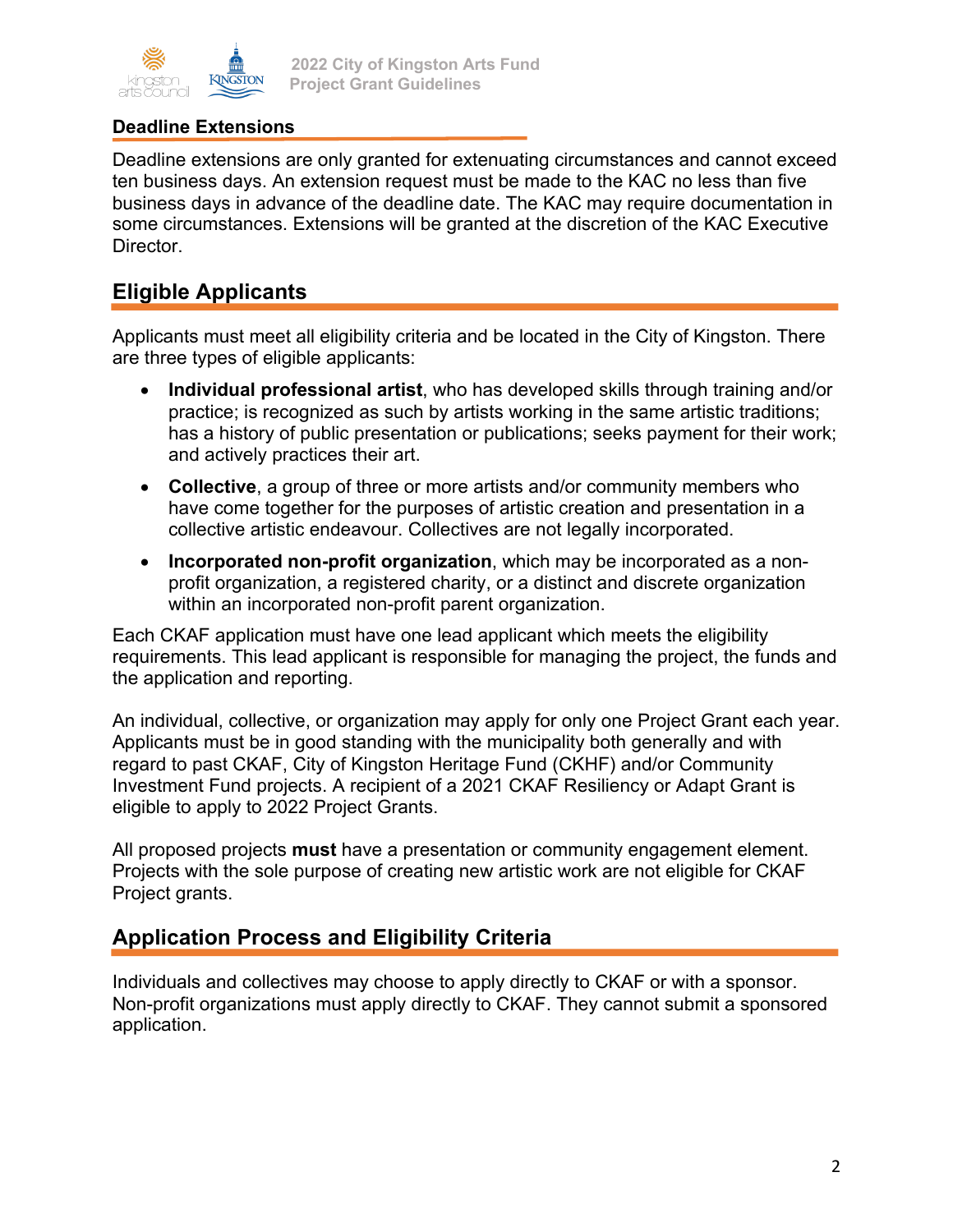

### **Applying Directly as an Individual Artist**

An individual artist applying directly must meet the following criteria:

- Establish or possess a bank account in their own name; payment of the grant cheque must be made to the applicant signing the application and grant agreement;
- Submit two letters of reference from individuals who can speak to their ability to execute the proposed project as set out in the application; and
- Satisfy the additional CKAF requirements for receiving funds, including proof of insurance and the provision of reports.

Please note: applicants without a sponsor may be required as part of their CKAF agreement to provide additional reports to provide sufficient accountability on the use of funds.

#### **Applying Directly as a Collective**

A collective applying directly must meet the following criteria:

- Establish or possess a bank account in the name of the collective. Payment will not be issued to any individual member of a collective;
- Submit two letters of reference from individuals who can speak to the collective's ability to execute the proposed project as set out in the application; and
- Satisfy the additional CKAF requirements for receiving funds, including proof of insurance and the provision of reports.

Please note: applicants without a sponsor may be required as part of their CKAF agreement to provide additional reports to provide sufficient accountability on the use of funds.

#### **Applying as an Individual or Collective with a Sponsor**

Individual artists or collectives applying with a sponsor must meet the following criteria:

- Complete the application form and prepare all application materials; and
- Satisfy the additional CKAF requirements for receiving funds, including proof of insurance and the provision of reports.

The sponsor shares responsibility for the successful management of the CKAF Project Grant and is expected to provide professional advice and mentorship to the applicant as needed. The sponsor may also assist with costs by securing insurance coverage. The sponsor is not permitted to gain financially from this agreement but may be reimbursed for out-of-pocket expenses directly related to the management of the CKAF Project Grant.

The sponsor may also receive a CKAF Operating or Project grant in the same year as the sponsored application.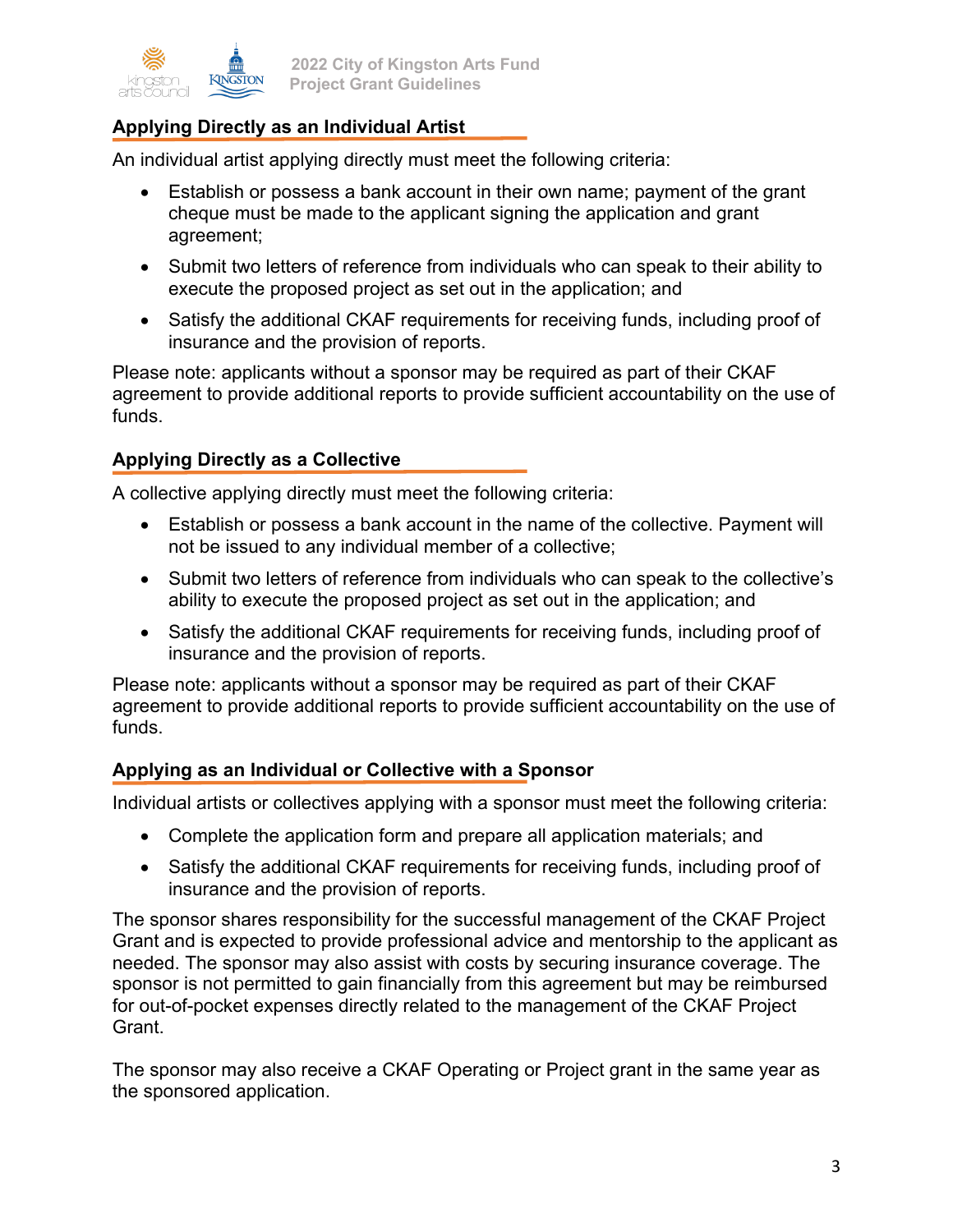

The organization acting as a sponsor must:

- Be an incorporated non-profit or charitable organization in Kingston other than the KAC;
- Have a representative sign the application;
- Submit a letter of support for the project with the application that identifies the sponsor's support and financial agreement (if any) with the collective; and
- Provide final reports for the project should the individual/collective fail to provide them as required.

#### **Applying Directly as a Non-Profit Organization**

A non-profit organization applying directly must meet the following criteria:

- Have two signing officers sign the application and agreement on behalf of the organization; and
- Provide their most recent audited year-end financial statements, which have been reviewed by a chartered accountant, or the most recent unaudited financial statements if an audited version is not available. The statements must be signed by a representative of the board or governing body.

#### **Ineligible Applicants**

Projects with the sole purpose of creating new artistic work, without a presentation and community engagement component, are not eligible for a CKAF Project grant.

Academic units of educational institutions and/or schools, conservatories, or other organizations with a primary mission of training or education are ineligible for funding. However, the presence of education or training as an ancillary part of an organization's mandate will not exclude it from eligibility. Charitable organizations or foundations whose primary mission is fundraising are ineligible.

Organizations receiving operating, project or other forms of grant funding from the City of Kingston through sources other than CKAF are deemed ineligible to receive funding through CKAF for the duration of the applicable agreement. In-kind support is excepted, especially as it may relate to participation in multi-partner initiatives. In addition, City of Kingston Arts & Culture Services and KAC permanent and contract staff may not hold a primary role (someone who occupies an executive and/or decision-making staff or board position) with any organization applying to CKAF.

An organization receiving a CKAF Operating Grant is not eligible to receive a CKAF Project Grant in the same year. However, an organization can apply to both grant programs: if they are successful in receiving an Operating Grant, their Project Grant application will be considered ineligible.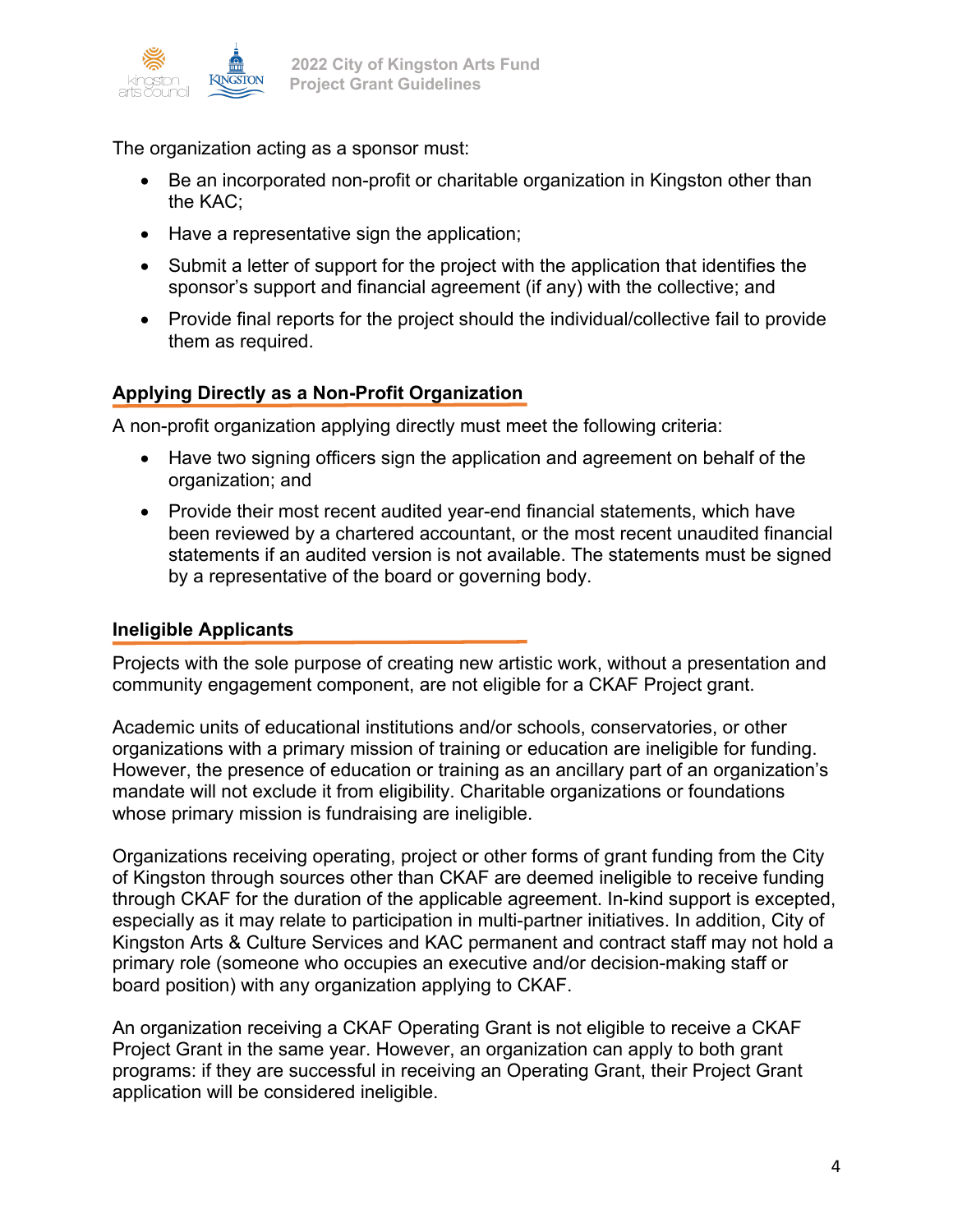

## **Community Partners**

Projects may have community partners. These partners may be collectives, non-profit or for-profit organizations. They must be described in the application and each community partner must submit a letter of agreement with the application which confirms their participation and outlines their role in the project. They may provide in-kind support, such as office space, staff supervision, equipment, etc. There is no limit on the number of community partners.

### **Submission Process**

Applications are available for download on the KAC website. The application form includes a checklist of all required materials. Applications are in PDF-fillable format. Please fill out the application form using Adobe Reader. It can be downloaded for free at: https://get.adobe.com/reader/.

Applications are submitted by email only to **grants@artskingston.ca**. Printed copies will not be accepted. Detailed submission instructions are included on the application form.

After applications are received, the KAC assesses and confirms the eligibility of each application. Applicants will receive a notification email letting them know that their application has been received and is eligible. Applications may be deemed ineligible by the KAC if it is determined that they do not comply with the eligibility criteria as per CKAF guidelines or if the application is incomplete and the missing information is not submitted by the application deadline. Applicants will be notified if their application is deemed ineligible.

If an applicant realizes there is an error in their application after it is submitted, they may correct or update their application until the deadline. Once the deadline has passed, all eligible applications will be submitted to the jury "as is" without alteration or correction.

### **Grant Amounts and Allocation**

The jury will award Project grants between \$5,000 and \$15,000. When allocating and awarding funds, the jury must balance: supporting the maximum number of eligible, high-quality projects that would be beneficial to the Kingston community; ensuring project plans are viable, accountable and responsive to community needs; and awarding grant amounts that are sufficient to enable success of the projects.

### **Funding Period**

CKAF Project Grants are for a maximum term of 18 months from July 2022 to 31 December 2023.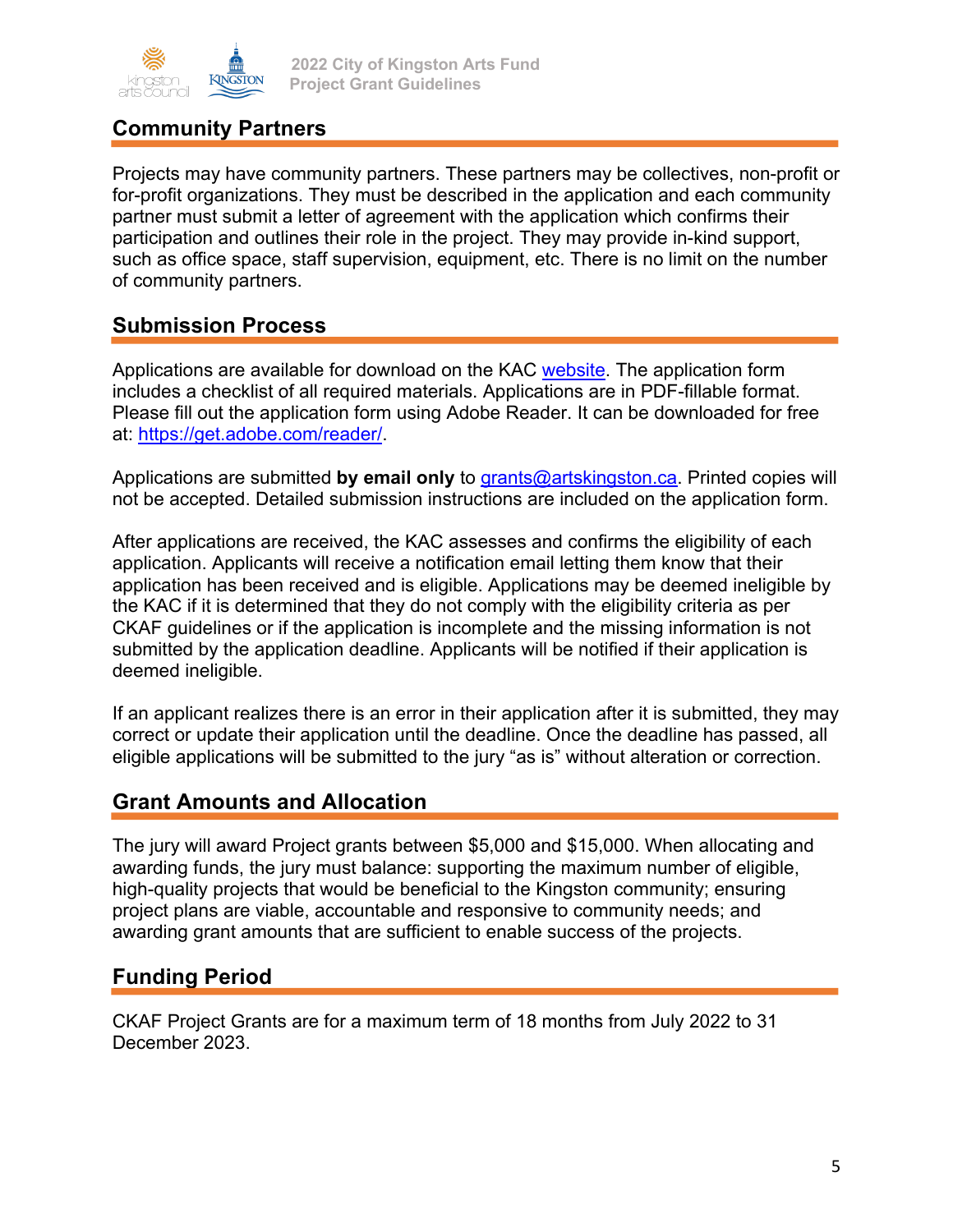

## **Eligible Costs**

CKAF Project Grant funding may be used for:

- Artists' fees;
- Artistic production, presentation and dissemination costs and project administration costs;
- Marketing, promotion, audience development and community engagement activities;
- Venue or studio rentals:
- Costs related to accessibility for Deaf artists and audiences and/or artists and audiences with disabilities; and
- Minor equipment or software purchases to upgrade technology, workspaces or health and safety items required to carry out the proposed project.

Applicants **must** include artists' fees in their expenses to be eligible for CKAF.

#### **Ineligible Costs**

CKAF Project Grant funding may **not** be used for:

- Major capital purposes including but not restricted to the purchase of land, equipment, fixtures or physical facilities;
- Furthering a for-profit venture or to advantage a for-profit partner;
- Funding a project that appears on more than one CKAF Project Grant application in the same year and/or that identifies one CKAF Project Grant as a source of funding for another CKAF Project Grant;
- Fundraising events and projects;
- Recovering the costs of a project deficit or an organization's financial deficits;
- Programs/services that are delivered by an organization aligned with any political party; and
- Paying for expenses incurred prior to the ratification of the Report to the Kingston Arts Council Board of Directors on the Adjudication of Applications to the 2022 City of Kingston Arts Fund at a meeting of Kingston City Council (July).

## **Adjudication Process**

Applications are reviewed using a peer assessment process that engages jurors who are representatives of the arts, arts professionals and arts practitioners in the City of Kingston. They are selected by the KAC for their knowledge of the arts, high standing within the arts community, awareness of the City of Kingston context and broader arts environment and, where possible, are reflective of the gender, demographic and cultural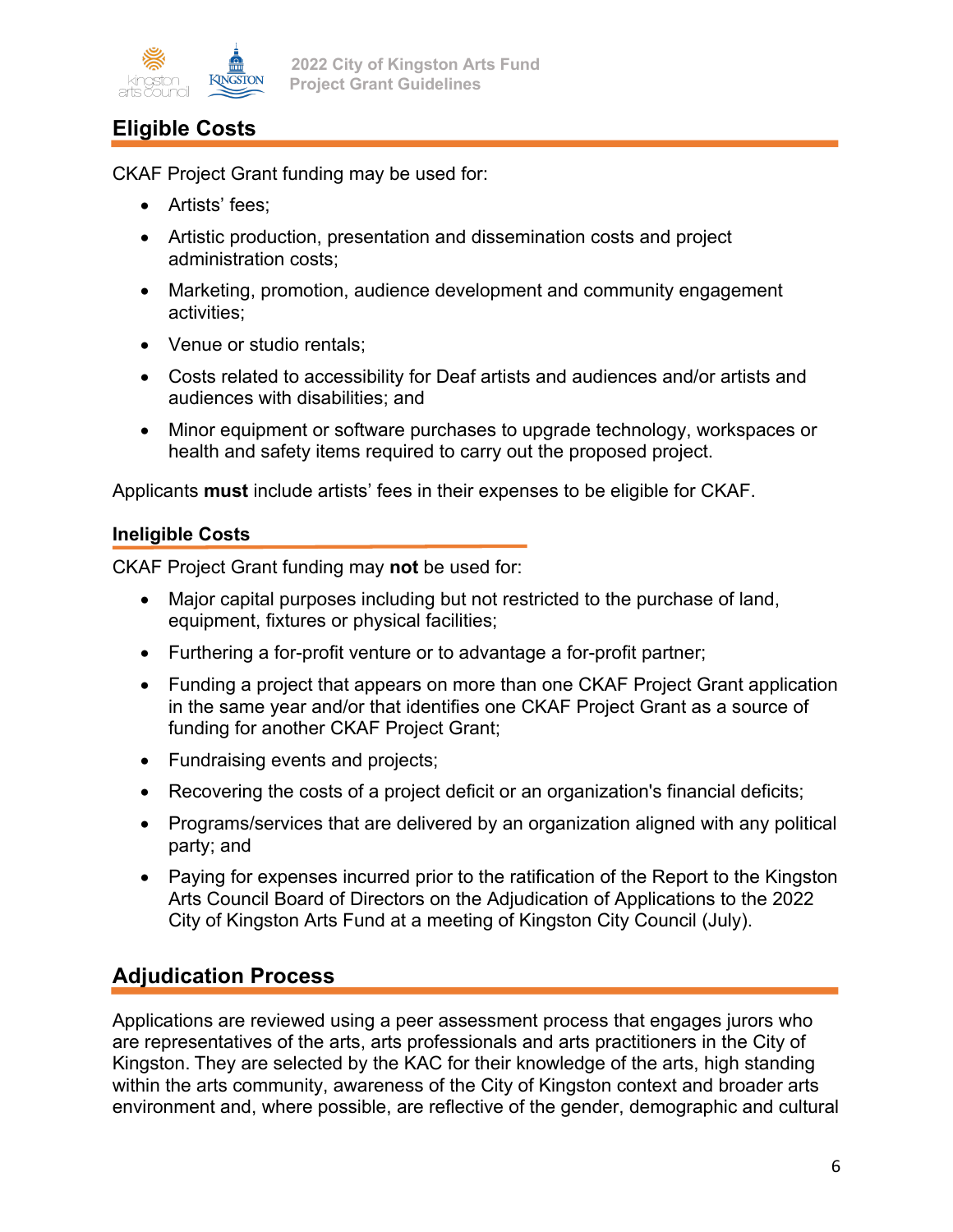

diversity of Kingston itself. The jury evaluates applications based on CKAF objectives and the assessment criteria.

The jury's decisions will be forwarded to the KAC Board of Directors for ratification and then to Kingston City Council for ratification. Decisions of the jury and the KAC Grants Committee that have been ratified by the KAC and Kingston City Council are final.

## **Assessment Criteria**

CKAF Project Grant applications are assessed based on criteria including Artistic Contribution, Community Benefit, and Administration and Viability. The jurors assign each of the assessment criteria below a score on a scale of 1 to 5: 1 (poor), 2 (fair), 3 (average), 4 (very good), and 5 (excellent).

In assessing a project's artistic contribution, the jury considers:

- The alignment of the applicant's mandate, mission and/or vision to its proposed project;
- The commitment of the project to hiring Kingston artists and compensating all artists and employees at industry-standard rates;
- The potential for collaboration between emerging and established artists and organizations, and the potential to build capacity in the arts sector through mentorship and professional development opportunities; and
- The creation of sustainable, relevant, and high-quality artistic work.

In assessing a project's benefit to the community, the jury considers:

- How well the organization/collective demonstrates understanding of current community needs and addresses these needs through the proposed project;
- The creation of activities and programming that engage the community and address access, diversity and inclusion as defined by the CKAF guidelines;
- The effectiveness of the applicant to sustain and develop its audience and participants; and
- The ability of the applicant to cultivate partnerships across the broader Kingston community in the private and public sector.

In assessing the project's viability, the jury considers:

- The viability and clarity of the application and the capacity of the applicant's administration to successfully execute the project, and the degree of success in previous years (if applicable);
- The potential of the budget to fund the project realistically and successfully; and
- How well the applicant's internal equity practices address the needs of diverse staff, volunteers, artists and community partners.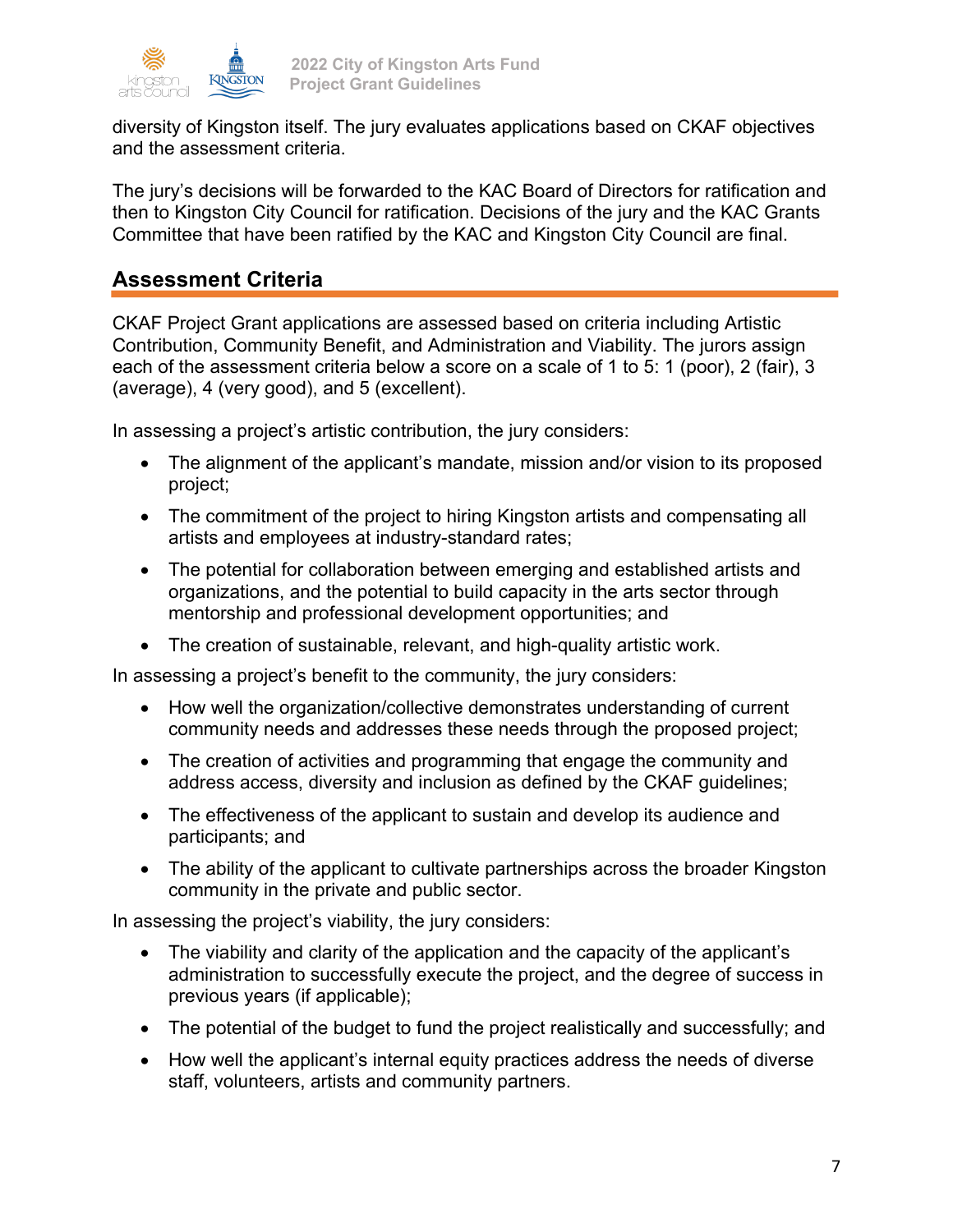

In assessing new projects, the jury considers:

- The degree of uniqueness and innovation of the project within the Kingston context; and
- The potential impact of the project on Kingston artists, the Kingston community and the arts sector.

In assessing recurring projects, the jury considers:

- The degree of success in the previous year's project, including community impact and the applicant's management of the project's financial resources; and
- The degree of innovation and growth as expressed in the current year's proposed project.

Definitions have been provided for the terms access, diversity and inclusion:

- *Access* encompasses the physical, financial, intellectual, and socio-economic accessibility of programming, events and venues.
- *Diversity* addresses the non-material culture of the organization, specifically the way in which it welcomes people of varying ability, income, language, incarceration history, cultural background, race, ethnicity, faith, gender, orientation and education level.
- *Inclusion* refers to the removal of material or non-material barriers to participation, through policies in human resources, strategic planning, physical environment, programming, audience, community development and budget management.

## **Grant Results and Funding**

In July 2022, the KAC will notify all CKAF grant applicants of the results by email. Successful applicants will receive a grant package containing relevant documents by email. The recipient will enter into an agreement with the KAC outlining the terms of the funding and reporting requirements.

CKAF recipients must agree to the terms and conditions of CKAF funding, sign the Project Grant Agreement and provide proof of \$5,000,000 liability insurance. Upon receipt of these documents, the KAC will issue a cheque for 90% of the grant amount awarded. The remaining 10% will be issued upon approval of a Final Report.

Further details of the conditions of CKAF Project Grant funding are:

• Representatives of the organization/collective will be required to sign a Project Grant Agreement recognizing the organization/collective's obligations regarding the use of the funds and reporting requirements, prior to delivery of the initial grant cheque;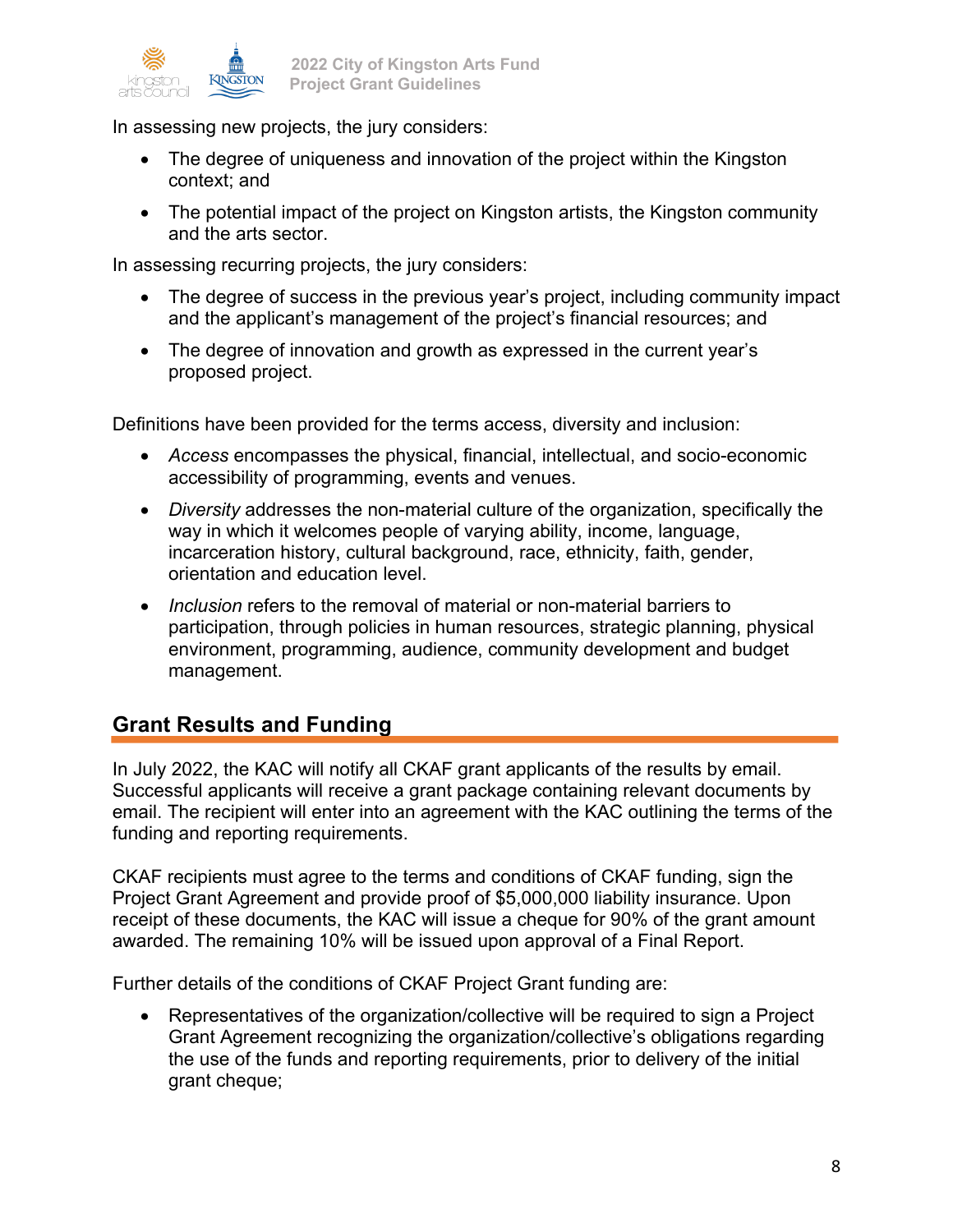

- **Either** a quote for **or** proof of \$5,000,000 liability insurance coverage will be required from the applicant organization before any funds are released. This insurance coverage must name the Kingston Arts Council and the City of Kingston as additionally insured;
- Grants shall be used only for the purpose(s) outlined in the application. Any changes in scale, activities, key personnel and/or timeframe must be reported immediately to the KAC;
- The jury may place conditions on the release of grants. Any specific condition(s) associated with a grant will be contained in the letter of notification;
- As a recipient of public funds, successful applicants are required to maintain adequate and accurate financial records; and
- Grant recipients are required to acknowledge the support of the Kingston Arts Council and the City of Kingston in all publications and promotional materials. Current logos and instructions for their use for both organizations can be found on the KAC website.

## **Reporting**

All grant recipients must submit an Interim Report during the grant period and a Final Report once their project has been completed.

### **Interim Reports**

All organizations and collectives that receive a 2022 CKAF Project Grant must submit an Interim Report to the KAC by **13 January 2023**. If the project is completed before this date, an Interim Report is not required.

Any significant changes to a project must be submitted in writing to the KAC in advance for approval and unapproved changes may result in funds being withheld at the discretion of the KAC.

### **Final Reports**

All grant recipients must submit a Final Report no more than **60 days** after the project completion date and no later than **31 December 2023**.

Reports are incomplete and will not be approved if an authorized party does not sign them or if information is missing. An organization with overdue or incomplete Interim or Final Reports will not be eligible to apply for CKAF grant funding until those reports are submitted to and approved by the KAC.

Any information submitted to the KAC through the CKAF process, including applications, Interim Reports and Final Reports, may be shared with a jury adjudicating future applications of recurring projects, at the discretion of the KAC.